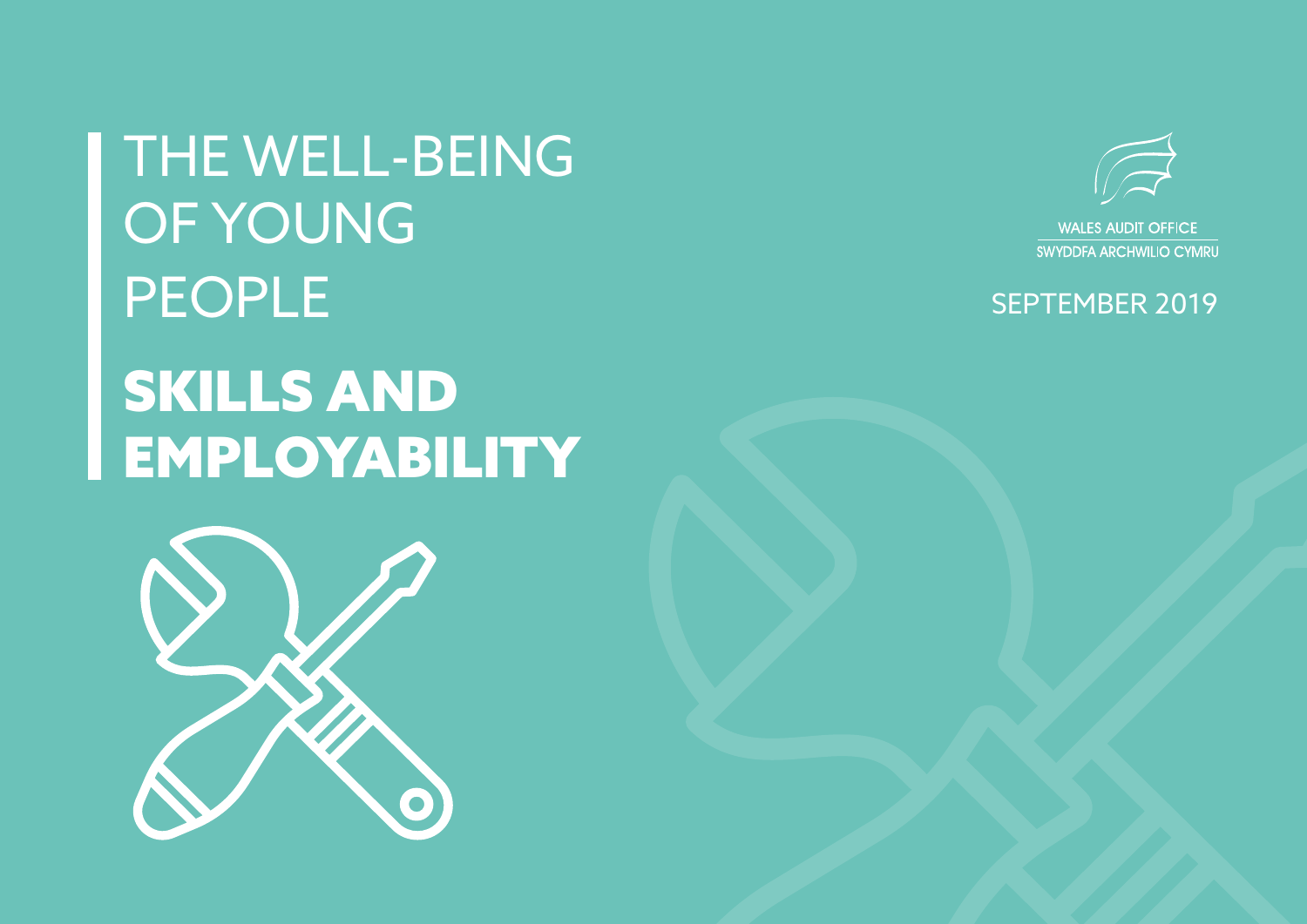# CONTENTS

| <b>About this report</b>                        |   |
|-------------------------------------------------|---|
| A picture of skills and employability           | Ь |
| What is the Welsh Government trying to achieve? |   |
| Who else is involved?                           | 8 |
| How much is being spent?                        |   |
| <b>Opportunities for improvement</b>            |   |

Wales Audit Office 24 Cathedral Road Cardiff CF11 9LL

Tel: 029 2032 0500 Fax: 029 2032 0600 Textphone: 029 2032 0660 We welcome telephone calls in Welsh and English.

E-mail: info@audit.wales Website: www.audit.wales This report has been prepared for presentation to the National Assembly under the Government of Wales Act 1998.

The Wales Audit Office study team comprised Mark Jeffs, Rachel Harries, and Verity Winn under the direction of Matthew Mortlock.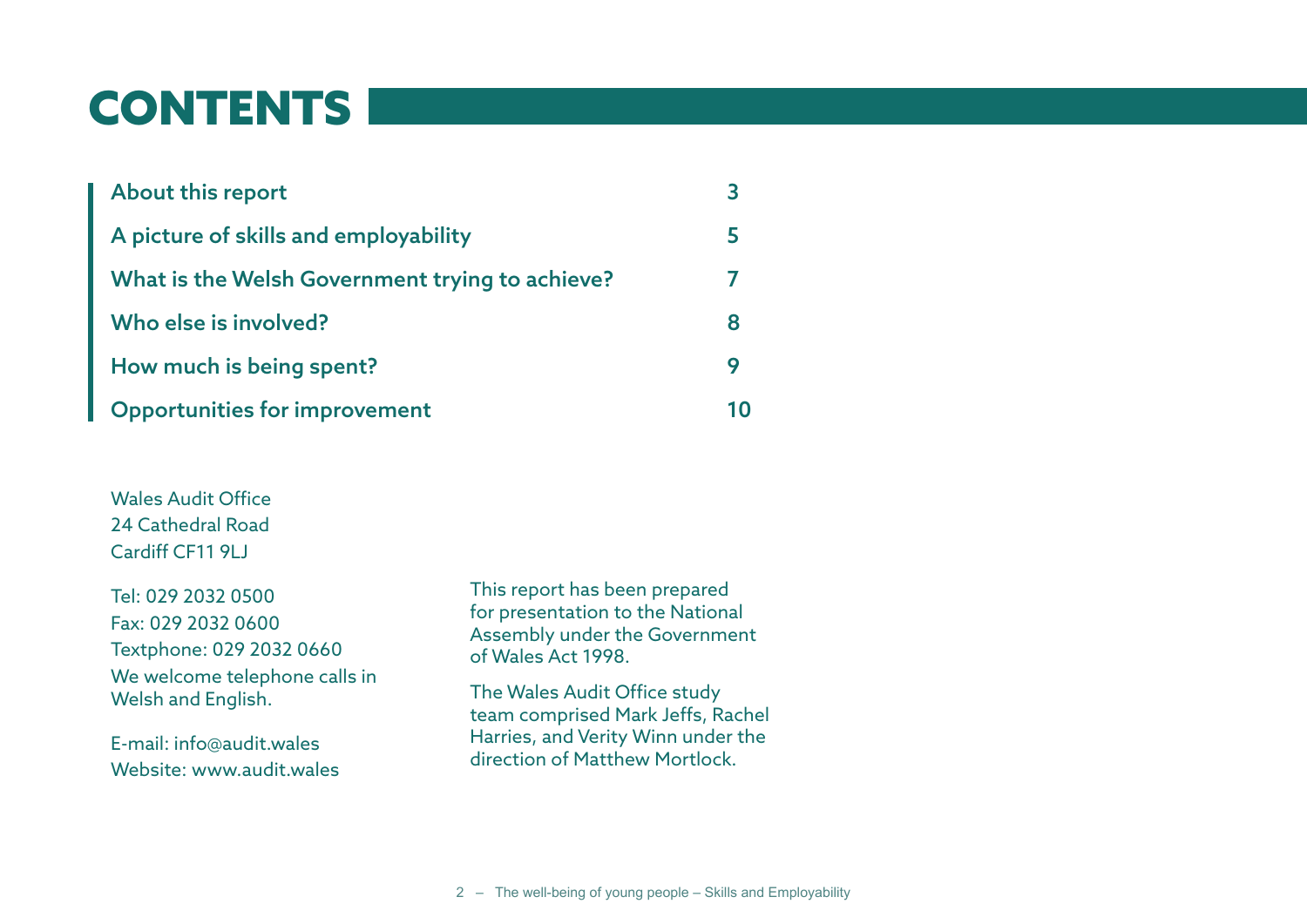# ABOUT THIS REPORT

About our wider work on the well-being of young people

## **Joint-working**

We have been working with other organisations to examine a common theme of 'Youth'. The education inspectorate Estyn published its report on **[youth support services](https://www.estyn.gov.wales/thematic-reports/youth-support-services-wales)** in July 2018. Healthcare Inspectorate Wales published its review [of healthcare services for young people](https://hiw.org.uk/hiw-publishes-review-healthcare-services-young-people) in March 2019. Care Inspectorate Wales published its report [on care experienced by children and young people](https://careinspectorate.wales/sites/default/files/2019-06/190619-national-overview-report-en_2.pdf) in June 2019.

## **Our work**

We looked at the Welsh Government's work to support the well-being of young people in Wales. Well-being is a broad concept, so we have focussed our work on five topics: youth homelessness; young adult carers; young parents; mental health; and skills and employability. We are publishing seven products based on our work, including this report. The diagram provides a link to each product.

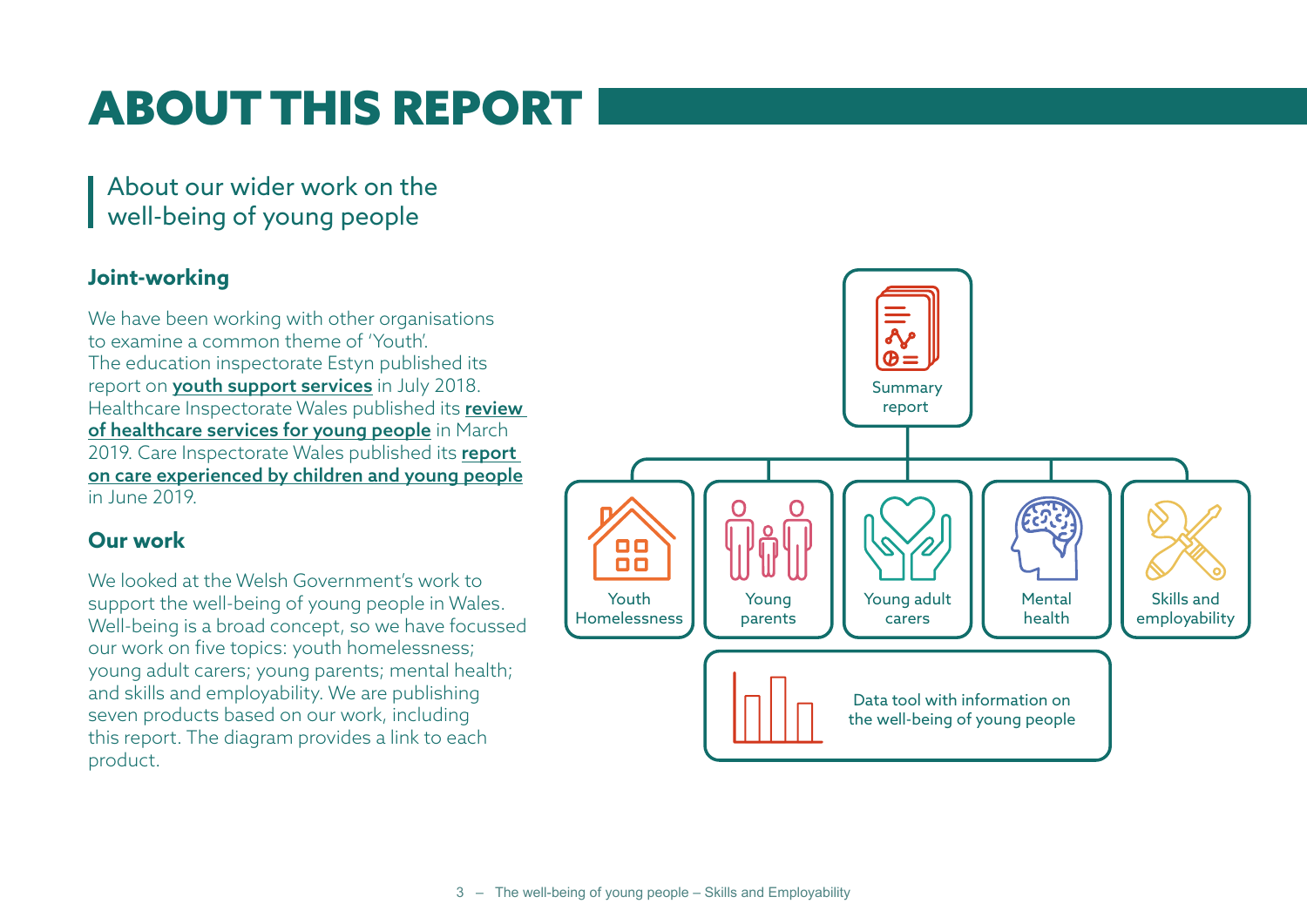# About this report on skills and employability

We looked at skills and employability because improving skills is a priority for the Welsh Government. With the right skills, young people are more likely to get secure and rewarding employment.

This report is not a comprehensive audit of skills and employability services for young people. We focus on how the Welsh Government improves young people's skills and chances of finding work. We focussed on young people aged 16 to 24. We give our observations based on interviews with Welsh Government officials, organisations working with young people and research evidence and statistics. The diagram provides an overview of this report and you can use it to move to the different sections that explain what we found.

[A picture of skills and](#page-4-0)  [employability](#page-4-0)

[The number of young people](#page-4-0)  [who are not in education,](#page-4-0)  [employment or training](#page-4-0)  [\(NEET\) is reducing. Some](#page-4-0)  [young people are pessimistic](#page-4-0)  [about their opportunities.](#page-4-0)



### [Who else is involved](#page-7-0)

[Lots of organisations](#page-7-0)  [have a role to](#page-7-0)  [play in supporting](#page-7-0)  [young people to](#page-7-0)  [improve their skills](#page-7-0)  [and chances of](#page-7-0)  [employment.](#page-7-0)



### [How much is being](#page-8-0)  [spent?](#page-8-0)

[It is not entirely clear](#page-8-0)  [how much is being](#page-8-0)  [spent on skills and](#page-8-0)  [employability for all](#page-8-0)  [ages or young people](#page-8-0)  [in particular.](#page-8-0)



### [What is the Welsh](#page-6-0)  [Government trying](#page-6-0)  [to achieve](#page-6-0)

[The general aim](#page-6-0)  [is improving skills](#page-6-0)  [to improve the](#page-6-0)  [economy. This is](#page-6-0)  [underpinned by](#page-6-0)  [several plans and](#page-6-0)  [strategies.](#page-6-0)



### [Opportunities for](#page-9-0)  [improvement in the](#page-9-0)  [Welsh Government's](#page-9-0)  [approach](#page-9-0)

[The Welsh](#page-9-0)  [Government could](#page-9-0)  [be clearer on its](#page-9-0)  [approach for the](#page-9-0)  [wider population who](#page-9-0)  [are not NEET.](#page-9-0)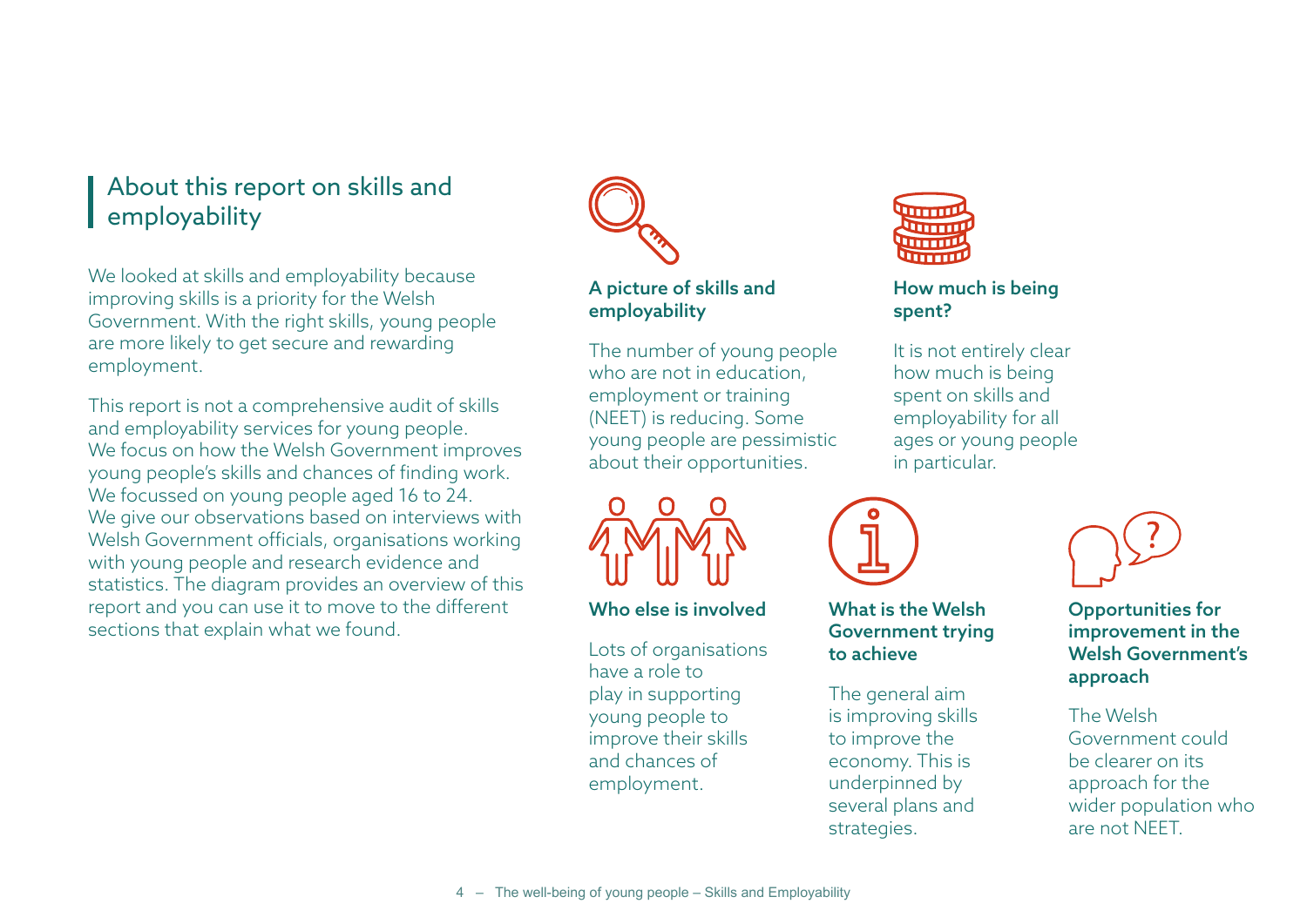# <span id="page-4-0"></span>A PICTURE OF SKILLS AND EMPLOYABILITY

In 2017, there were just over 350,000 16 to 24 year olds.

- 40% of 16 to 24 year olds were in full-time education. Almost a third of these people were also working full or part time.
- 3% were in part-time education. Around two-thirds of these people were also working full or part time.
- 7% were training. Most were also working full or part time.
- 50% were not doing any kind of learning activity. Almost three-quarters were working full or part time.

12% of 16 to 24 year olds were NEETs (41,800 people).

#### [Click here to see an interactive version of the](https://app.powerbi.com/view?r=eyJrIjoiZTk5ZTI0Y2EtYThlZC00NTdkLTg0MzMtMjU3ZGU2YjM5ZDJiIiwidCI6ImRmZDY5MmYwLTE2YmYtNDQ0OS04OGUzLWU3NzM1ZGZjY2ZlOCIsImMiOjh9)  **<u>data<sup>1</sup>. [Our data tool](https://app.powerbi.com/view?r=eyJrIjoiOTU0YzA3ZmEtNzBmZi00OTgwLWI5MjktNGUyOWRmMDNkYzI4IiwidCI6ImRmZDY5MmYwLTE2YmYtNDQ0OS04OGUzLWU3NzM1ZGZjY2ZlOCIsImMiOjh9)</u>** gives more information about young people in relation to skills and employability.

The chart below shows that the percentage of 16-18 year olds who are NEET has fallen since 2001. The percentage of 19-24 year olds who are NEET increased from 2008-2010 and then fell sharply from 2012 onwards.

## Percentage of young people who are NEET



Source: [Welsh Government statistical bulletin](https://gov.wales/statistics-and-research/young-people-not-education-employment-training/?lang=en), January 2019.

### **FOOTNOTES**

1 Data in this report may differ slightly from our data tool which includes live data updates.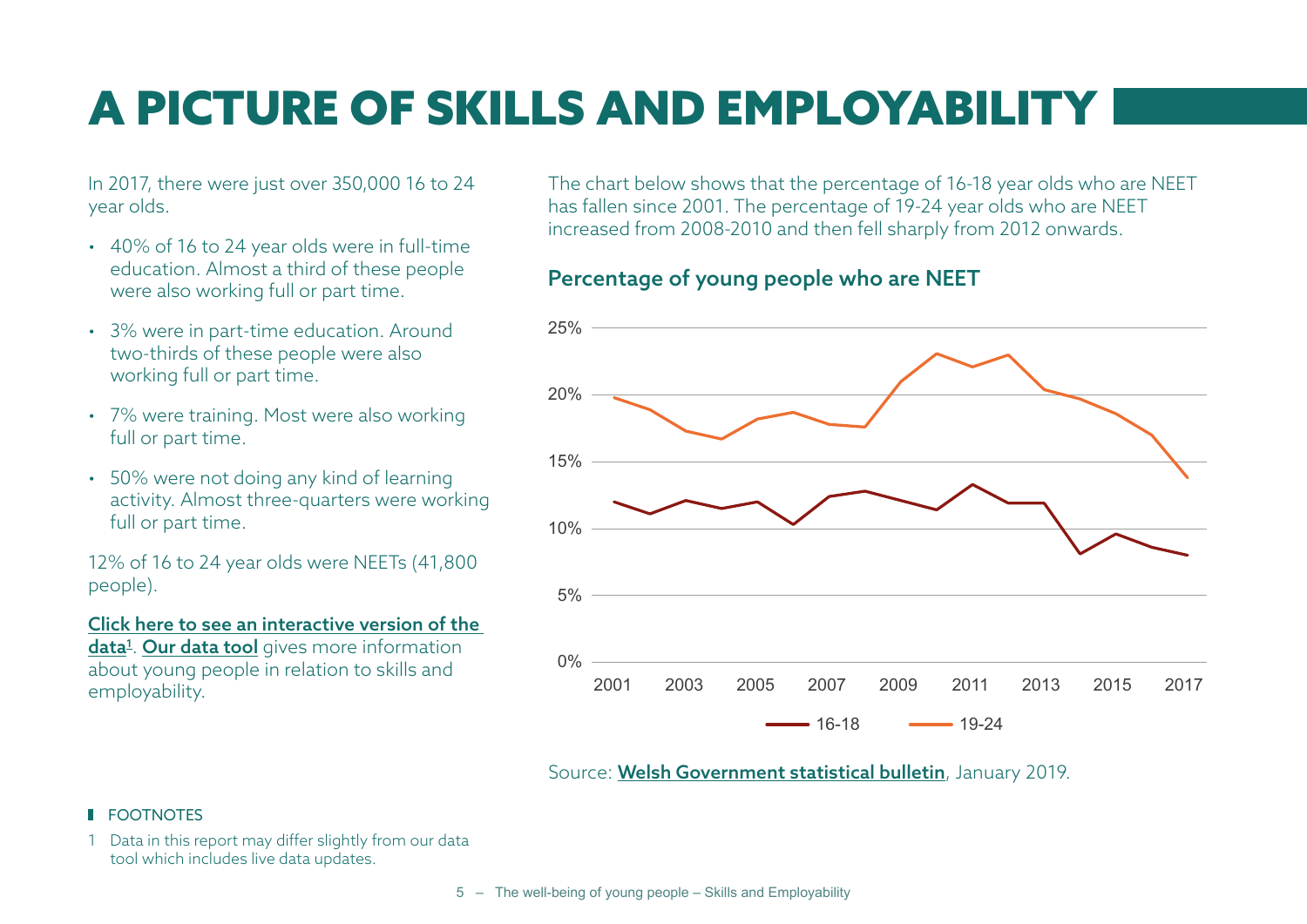[Our 2014 report on NEETs](http://www.audit.wales/system/files/publications/NEETs_Report_National_version_2014_English.pdf) described research saying that 16 to 18 year olds NEETs fall into three groups:

- about 40% of NEETs are 'core' NEETs. These young people may have been out of education, employment or training for a long time and need help to re-engage.
- another 40% are 'cyclical' NEETs. They are open to learning and likely to re-engage in the short term.
- the remaining 20% are 'floating' NEETs. They are undecided about their future but do not necessarily need help to decide or access opportunities.

Applying the research to 2017 figures suggests that out of the 8,600 16 to 18 year olds who were NEET, just 3,440 people would have been core NEETs requiring support.

In 2019, the <mark>[Prince's Trust Youth Index](https://www.princes-trust.org.uk/about-the-trust/research-policies-reports/youth-index-2019)</mark><sup>2</sup> showed that young people's happiness and confidence across all areas of their lives was the lowest since the index began in 2009. Two thirds of respondents living in Wales agreed<sup>3</sup> that their generation is less certain about future employment than their parents. Nevertheless, over half the respondents living in Wales were confident4 about their future employment and almost three-quarters were confident about their training and qualifications.

#### **FOOTNOTES**

- 2 Based on a national survey of 2,162 young people aged 16 to 25 years living in the UK. Two-hundred and five respondents were living in Wales.
- 3 Includes respondents who 'strongly' and 'slightly' agreed.
- 4 Includes respondents who were 'fairly', 'mostly' or 'very' confident.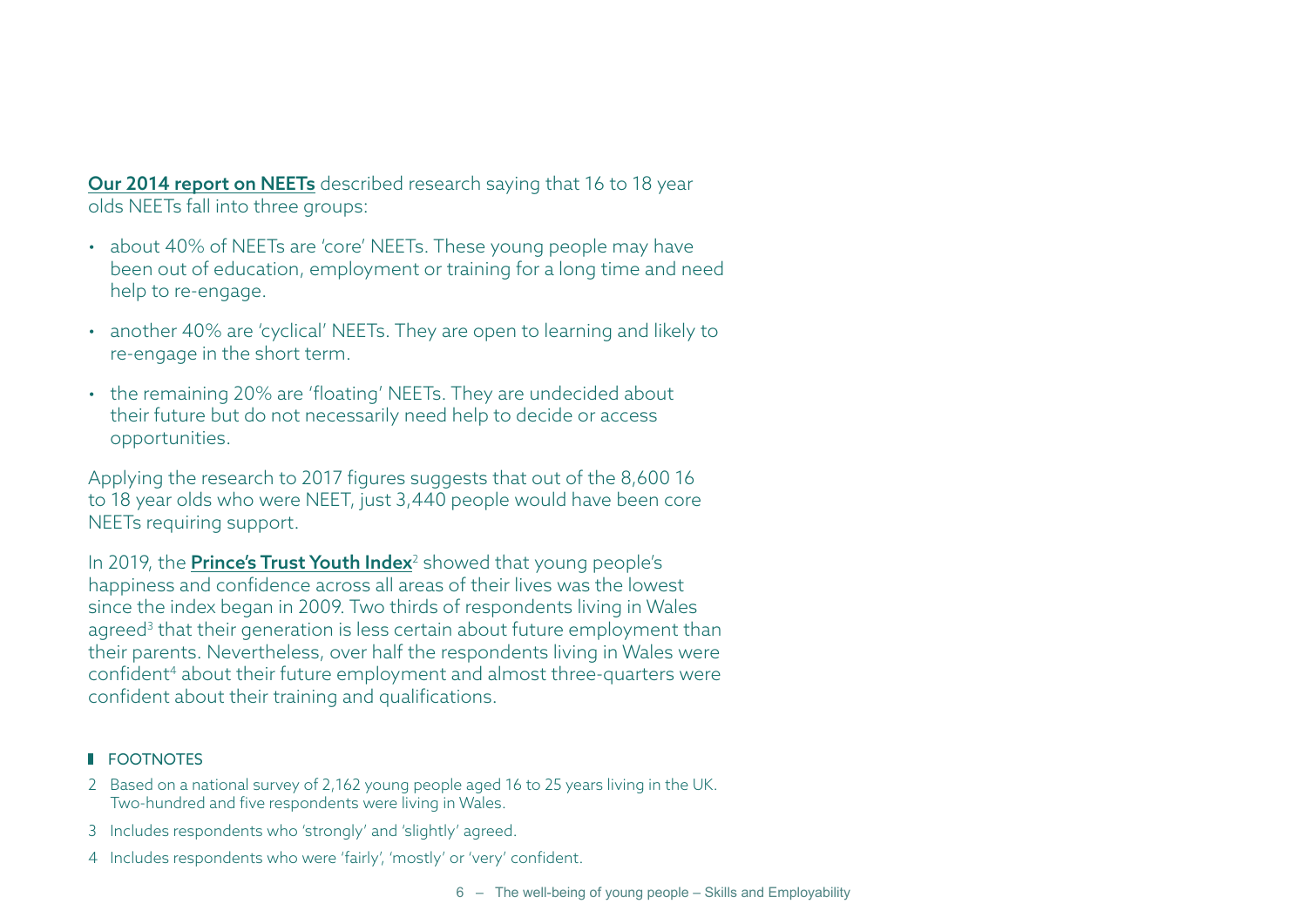# <span id="page-6-0"></span>WHAT IS THE WELSH GOVERNMENT TRYING TO ACHIEVE?



The Welsh Government wants schools to equip young people with skills for life. Its national [strategy](https://gov.wales/docs/strategies/170919-prosperity-for-all-en.pdf) says it will deliver a school curriculum that meets the needs of individuals and the wider economy. This includes giving people qualifications that employers want. One of the Welsh Government's national priorities is to support young people to make the most of their potential.



The Welsh Government wants to reduce the number of NEETs. Its Youth Engagement [and Progression Framework](https://beta.gov.wales/sites/default/files/publications/2018-02/implementation-plan-youth-engagement-and-progression-framework.pdf) says how organisations should identify and help NEETs.





The Welsh Government's plans for economic development and employment are set out in its [Economic Action Plan](https://gov.wales/docs/det/publications/171213-economic-action-plan-en.pdf) and [Employability Plan](https://beta.gov.wales/sites/default/files/publications/2018-04/employability-plan.pdf). Both plans include employability support designed to be easier for individuals and their advisers to navigate and access. Support includes Working Wales, a new advisory service for people aged 16 and over, being delivered by Careers Wales. The service provides one national, independent access point for careers advice. Qualified careers advisors work with individuals to make sure they are directed to the right place at the right time depending on their needs. From April 2020 people will be able to access a new employability programme, Job Support Wales, which will support individuals of all ages and include specific help for 16 to 18 year olds.



Lots of education strategies set out the opportunities and support available for young people. For example, the [Careers and](http://learning.gov.wales/resources/browse-all/careers-world-of-work/?lang=en)  [World of Work Framework](http://learning.gov.wales/resources/browse-all/careers-world-of-work/?lang=en) gives schools guidance on how they should deliver this part of the current curriculum. **Estyn reviewed** [the implementation of the framework](https://www.estyn.gov.wales/thematic-reports/careers-implementation-careers-and-world-work-framework-secondary-schools) in September 2017. It recommended that

the Welsh Government should review the framework and update its guidance.



The Welsh Government's [Extending Entitlement Guidance](https://beta.gov.wales/sites/default/files/publications/2018-02/direction-and-guidance-extending-entitlement-support-for-11-to-25-year-olds-in-wales.pdf)  2002 sets out what support all young people are entitled to under the [Learning and Skills Act 2000](https://www.legislation.gov.uk/ukpga/2000/21/contents). The [Welsh](https://gov.wales/sites/default/files/publications/2018-04/180316-our-future-a-review-of-extending-entitlement_0.pdf)  [Government commissioned a review](https://gov.wales/sites/default/files/publications/2018-04/180316-our-future-a-review-of-extending-entitlement_0.pdf) of its guidance in 2018 but has not decided whether to update it.

Lots of local projects help NEETs or young people at risk of being NEET. Projects include Communities for Work, Communities for Work Plus, Inspire 2 Work and Trac 11-14, among others. Often these are supported by funding from the Welsh European Funding Office.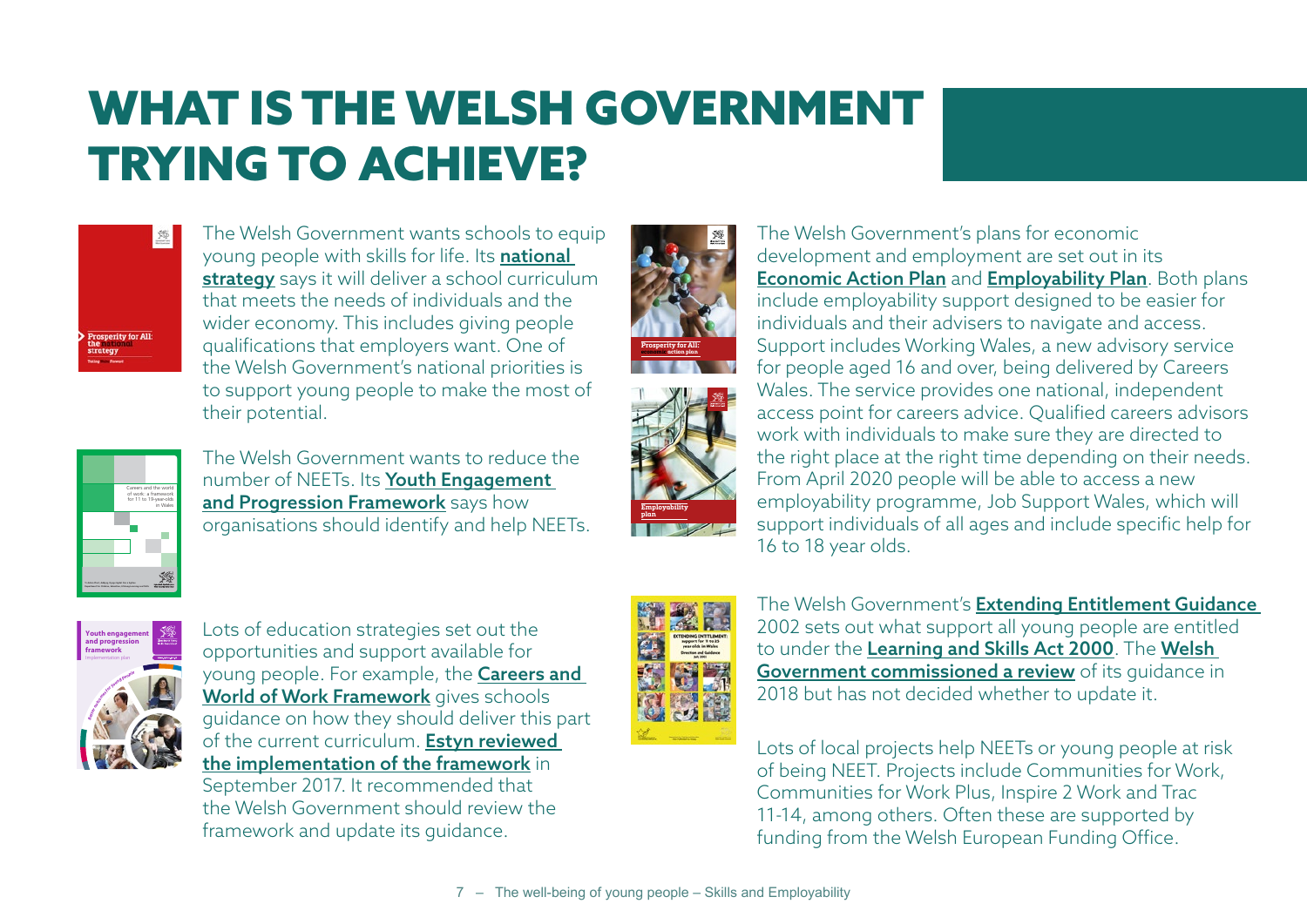# <span id="page-7-0"></span>WHO ELSE IS INVOLVED?

# Who else is involved in supporting young people to improve their skills and employability?



Councils employ an Engagement and Progression Co-ordinator to make sure organisations are joining up their work to identify and help young people who are NEET. They are also responsible for allocating lead workers who support young people directly. The council must also make sure every young person has access to a suitable place in learning post-16, if they want it.



Careers Wales and local youth services provide additional support for young people who are NEET or at risk of becoming NEET. Careers Wales offers advice and guidance on career options and provides information on whether young people are in education or employment post-16, including via the new Working Wales advice service launched on 1 May 2019.



Schools, colleges and private or third-sector training providers offer opportunities to develop skills and qualifications. They also let other organisations know if young people need more support or have dropped out.



There are three **[Regional Skills Partnerships](https://businesswales.gov.wales/skillsgateway/regional-skills-partnerships)** in Wales. Partnerships analyse the economic challenges and likely growth areas in their region, to identify the skills the workforce needs. They produce an annual plan for the Welsh Government which influences funding in each region.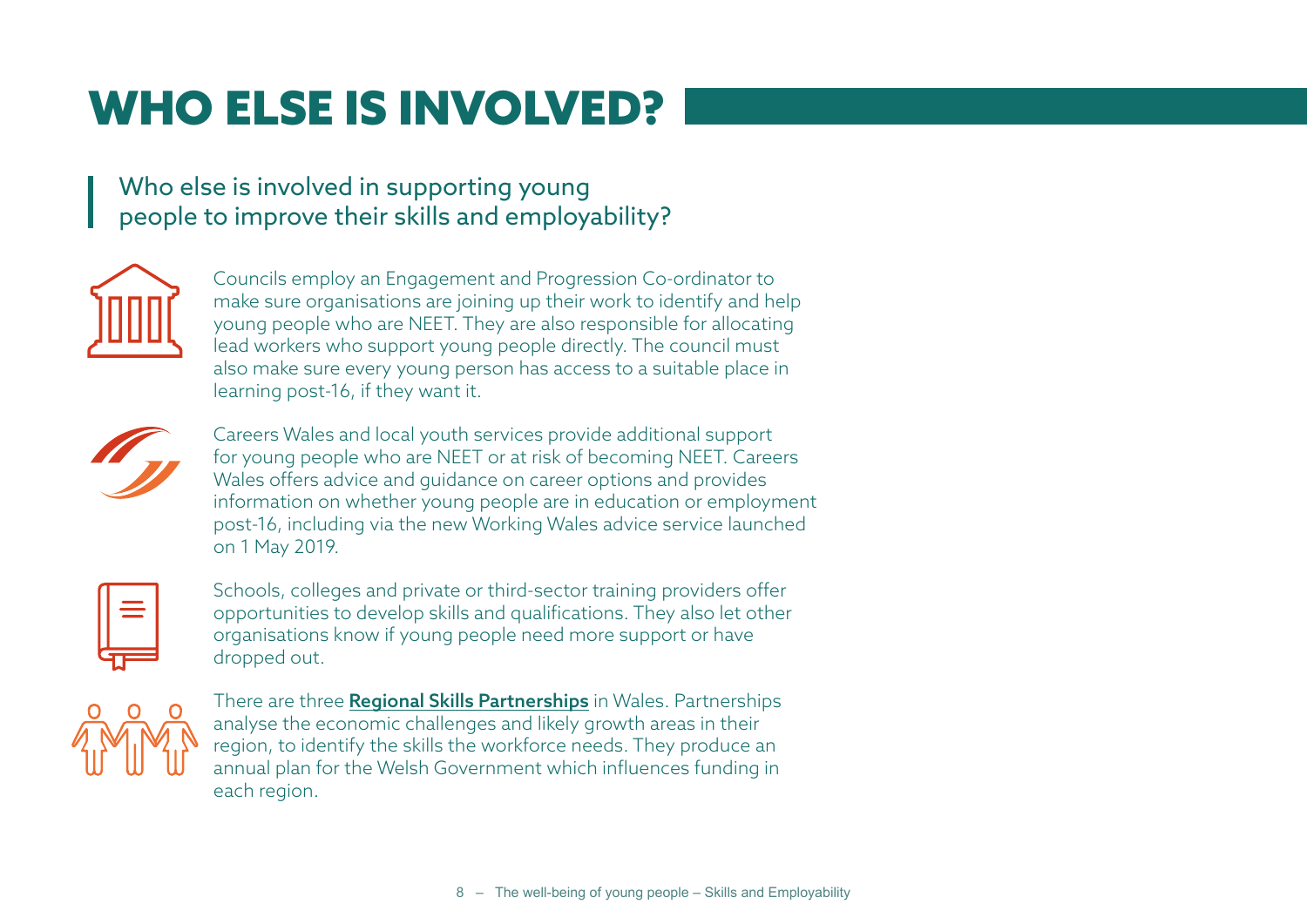# <span id="page-8-0"></span>HOW MUCH IS BEING SPENT?

The chart below shows Welsh Government spending on skills for people of all ages excluding money for schools, colleges and universities. The figures for 2019-20 include around £42 million for several employability programmes which will become a single new employability programme, Job Support Wales, in 2020-21. The Welsh Government does not know exactly how much is being spent on 16 to 24 year olds because some of its spending is to help people of all ages.



## Welsh Government spending on skills



Source: Welsh Government figures.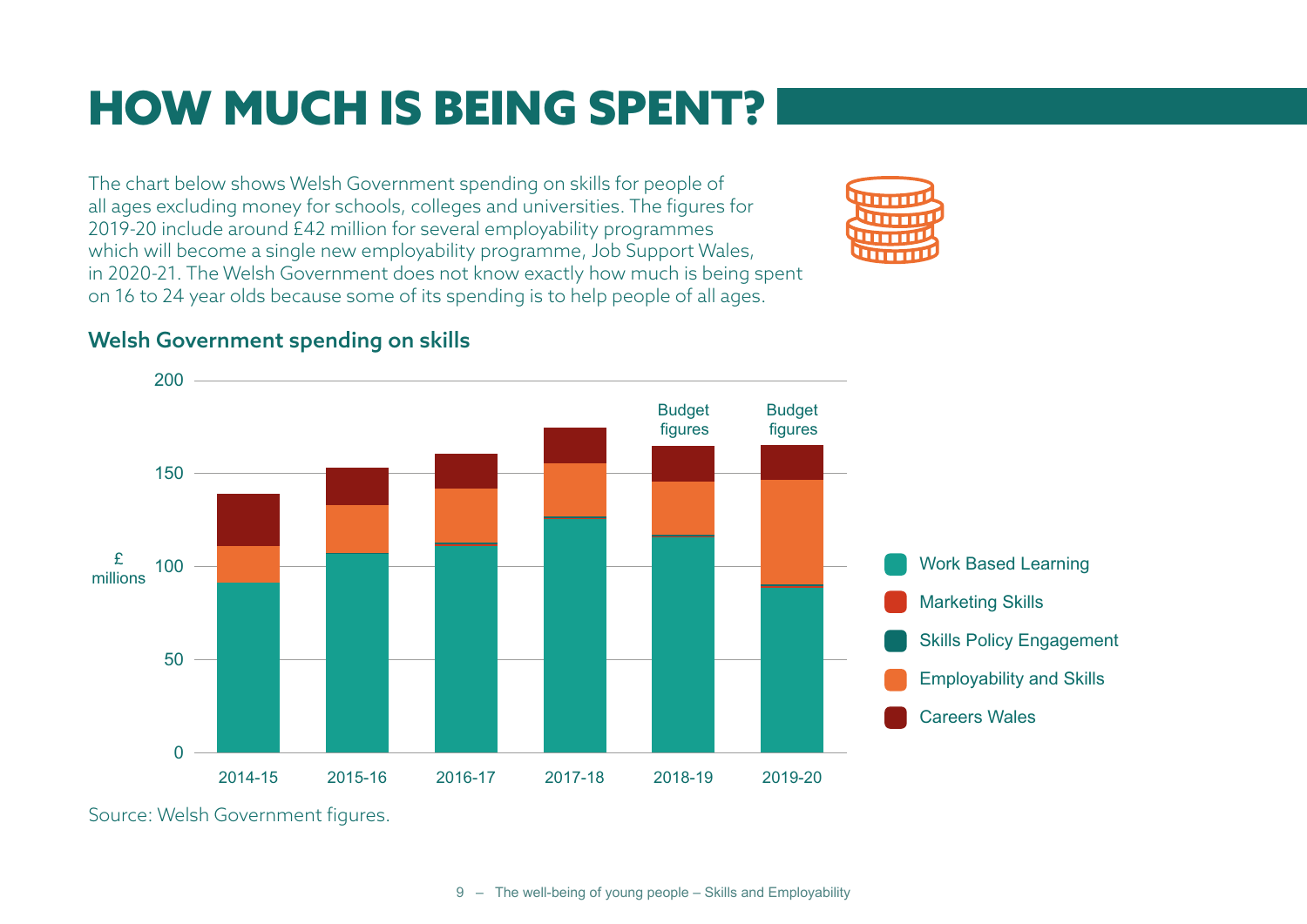# <span id="page-9-0"></span>OPPORTUNITIES FOR IMPROVEMENT

# Opportunities for improvement in the Welsh Government's approach

### Understanding what young people need



The Youth Engagement and Progression Framework expects councils, Careers Wales and other organisations to have detailed information on NEETs and young people at risk of becoming NEET. The Framework uses the Careers Wales five-tier model of engagement for 16 to 18 year olds. Young people are allocated to a tier based on their risk of disengagement and need for support. This dictates whether they are given a lead worker and, if so, which organisation the lead worker will come from.

The Welsh Government and wider public sector have some information about what the economy and specific employers need. But they have less information about what other young people need, how they experience public services that support their progression, or the world of work. They do not have enough information about which sectors young people are working in, how much they are earning or whether their skills and qualifications match what employers want.

### Understanding what services exist and gaps

There are many projects across Wales trying to target the same relatively small group of young people that are NEET or at risk of becoming NEET. The Welsh Government does not know enough about these projects to ensure they do not repeat the same work. The Welsh Government intends Job Support Wales to simplify the overall picture of employability support and make overlapping projects less likely.



The Welsh Government lacks information on gaps in careers support services in schools and the impact of these gaps. For instance, cuts to Careers Wales' budget means it no longer vets potential work experience placements for schools. As a result, some schools are not offering work experience opportunities to pupils. The Welsh Government assessed the impact of reducing Careers Wales' budget, but could have done more to understand how it would affect schools and individual learners.

Some organisations are trying to fill gaps in services themselves. For instance, youth workers are helping write CVs when the Job Centre cannot help.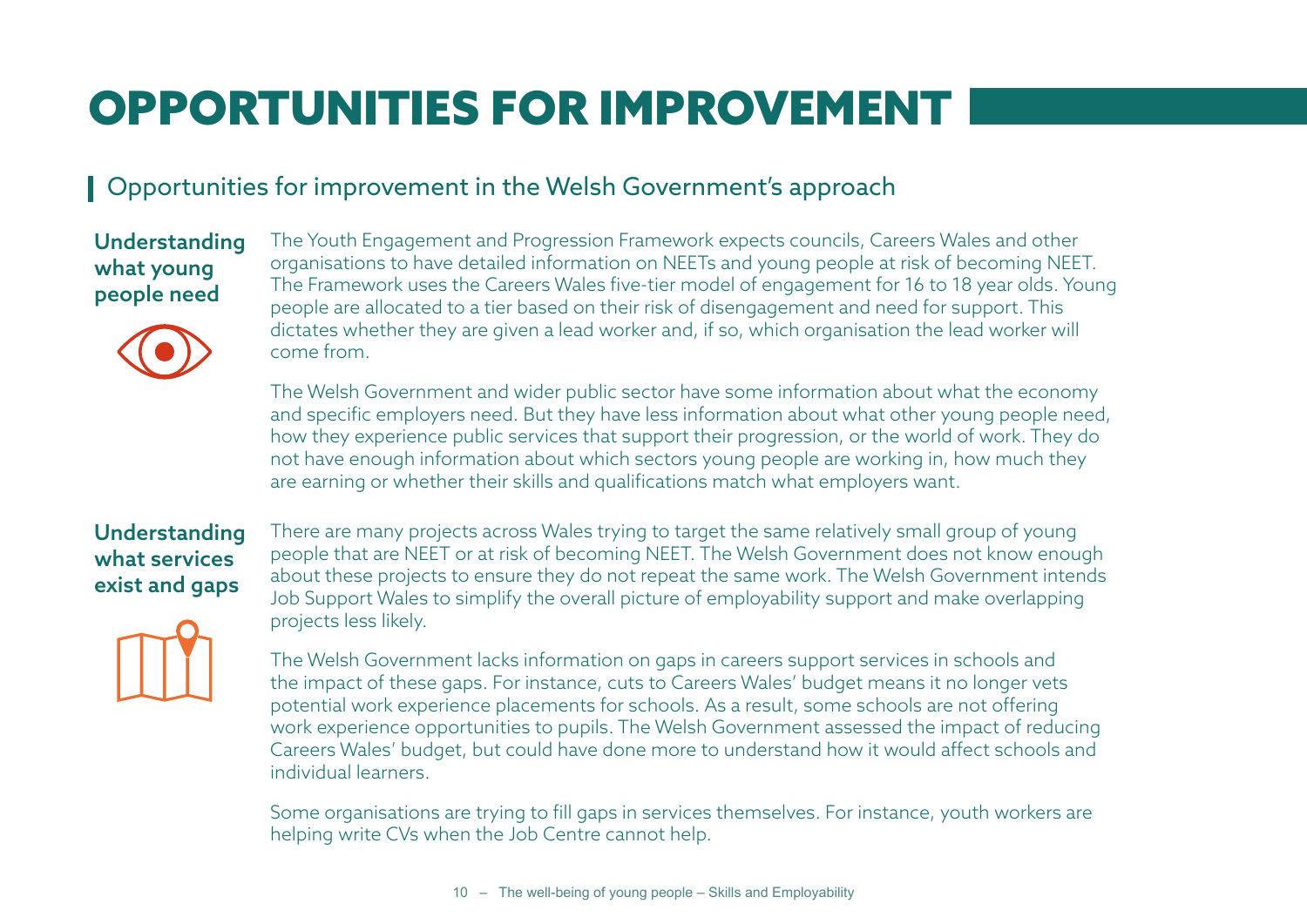## Understanding Spending

The Welsh Government knows how much it is spending on skills as a whole, although it does not separate out the money it spends specifically on 16 to 24 year olds.



The Welsh Government also knows how much European Social Fund money is being spent on projects that relate to youth employment and attainment. There are opportunities for the Welsh Government to further improve its understanding of spending on young people's skills and employability in specific areas by analysing the information it already has about spending on EU projects and schemes such as apprenticeships and traineeships.

## Joining up policy making

Other parts of the Welsh Government are learning<sup>s</sup> from the Youth Engagement and Progression Framework. The Framework encourages joint working while allowing flexibility to decide what works locally.



The Welsh Government is trying to join up its own policy areas to support young people's progression. But, it still mostly focusses on stopping a small minority from becoming NEET at age 16 to 18. Some organisations are concerned that the Welsh Government's focus on NEETs has reduced help available for other young people, and for those who stop being NEET because they have started training or low paid work. It has not yet got a joined-up approach to helping all young people to fulfil their potential.

Some young people are being sent between different agencies and having to join up services for themselves.

### **ECOTNOTES**

5 The Welsh Government plans to adapt the Framework and use it for work on youth homelessness and mental health support for young people.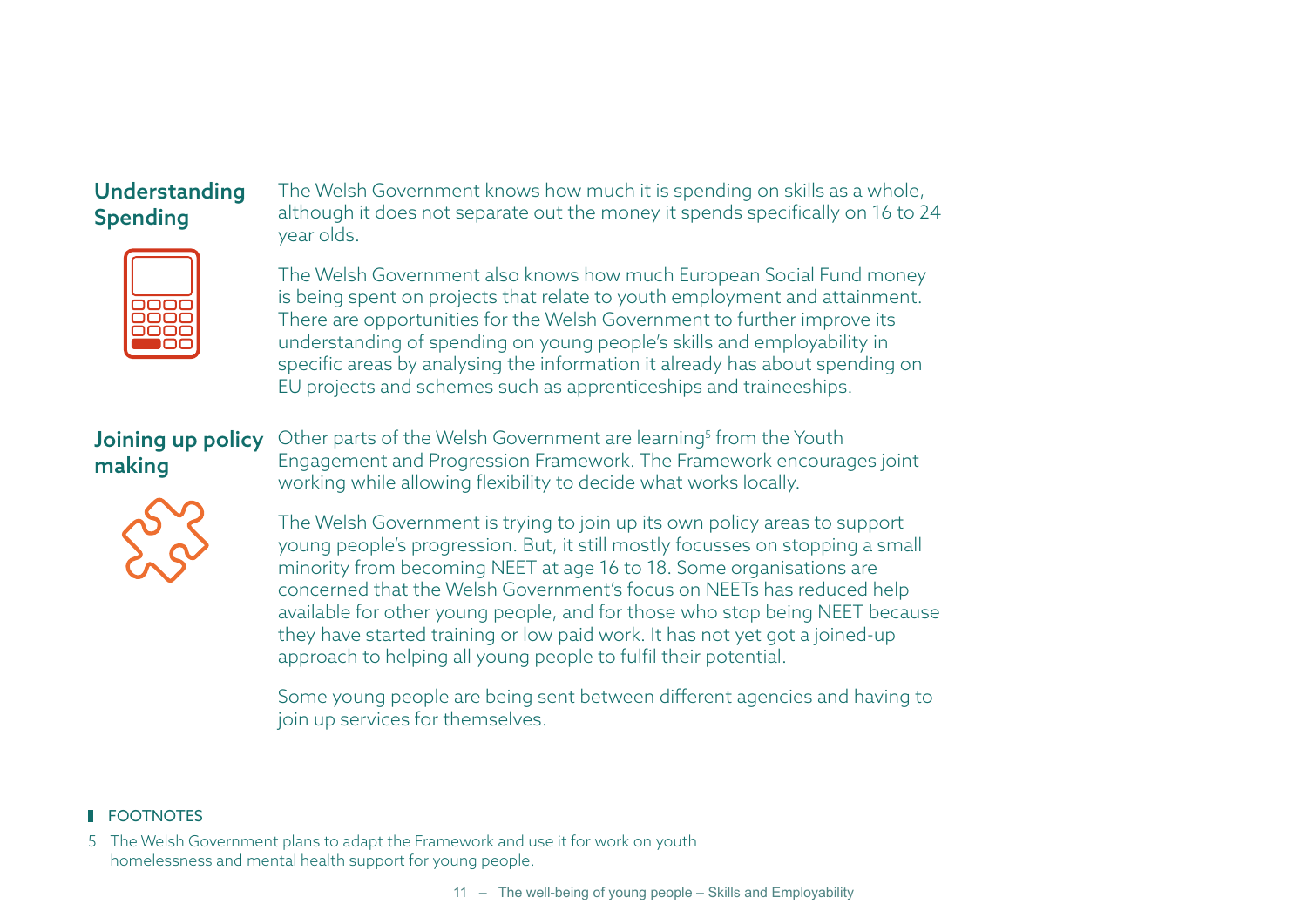## Working out who does what



The Youth Engagement and Progression Framework clearly sets out responsibilities for organisations working with young people who are NEET or at risk of becoming NEET. But the Welsh Government is less clear who is responsible for helping other young people.

Finding jobs and skills support is complicated. There are different referral routes and criteria for local services offering different but similar support. Many young people are not aware of the support available to them. Professionals found it difficult to keep up with services available in their local area. NEETs have lead workers to help them find their way around a complex system. But other young people do not have the same help.

## Learning from and improving delivery on the ground

The Welsh Government is clearly learning from its overall approach to employability and skills as it develops the Job Support Wales programme and adapts its Youth Engagement and Progression Framework.



However, it focusses much of its monitoring on a single narrow figure. The [Welsh Government's national well-being indicators](https://gov.wales/docs/statistics/2018/180326-well-being-wales-2016-17-seven-goals-en.pdf) include NEETs but do not measure progress for other young people.

The Welsh Government does not know whether NEETs projects ultimately help young people reach their potential, or whether they end up in low-paid work or training courses they are not interested in. Organisations told us that young people struggle to move from one course to another and can get stuck on a course they no longer want to do. They told us this is because some funding conditions are driving organisations to hold on to young people in order to meet their targets. The Welsh Government does not know enough about whether other young people are getting the help they need.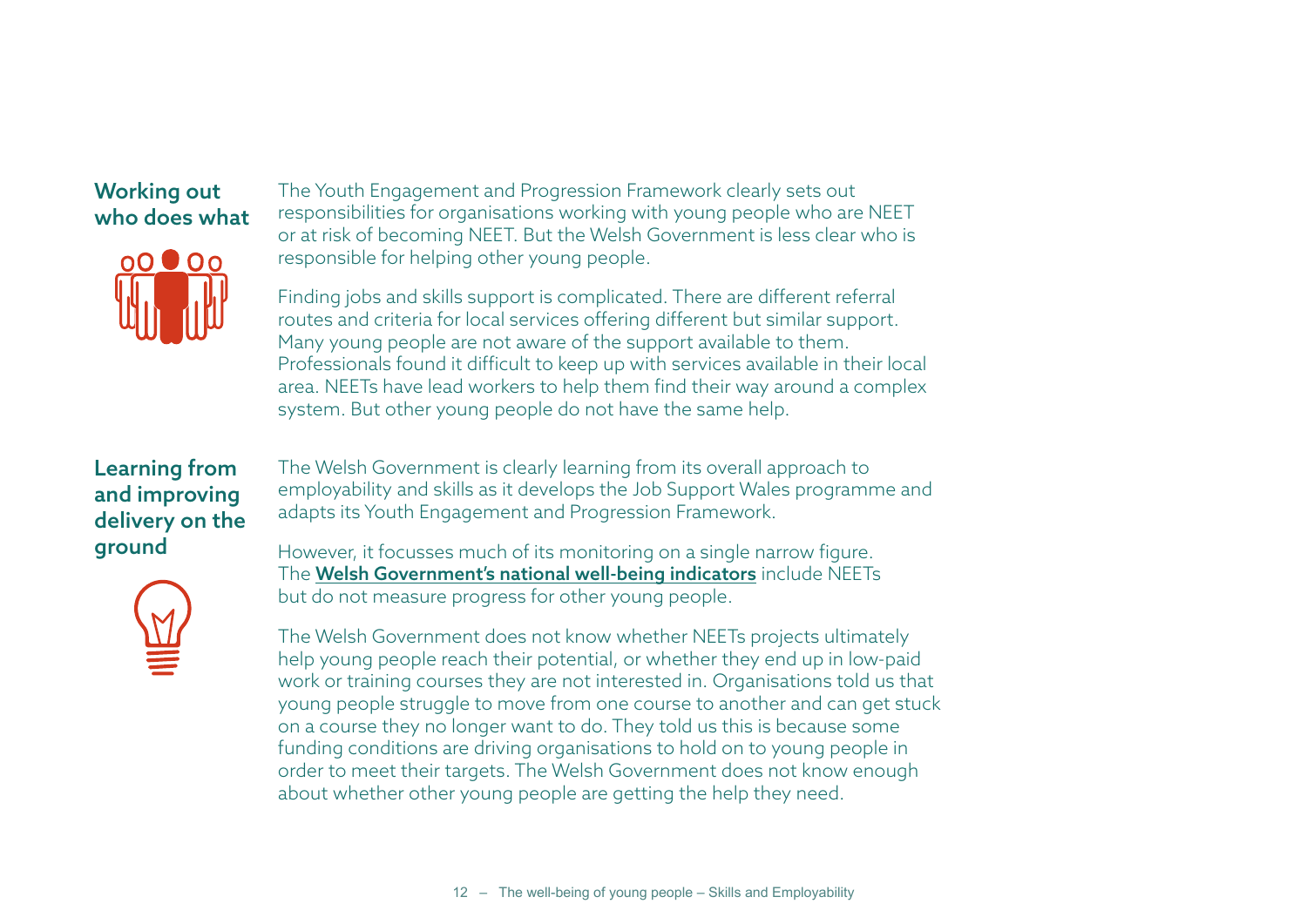## Providing leadership

The Welsh Government's approach to NEETs is clear and has been broadly successful in reducing the number of NEETs. Our 2014 report on NEETs, found that the Welsh Government's approach was based on sound evidence, engagement with councils and other partners, and young people themselves.

Organisations are less clear what the Welsh Government wants to achieve for the wider population of young people in relation to skills and employability. They are also unclear as to how the Welsh Government wants wider services such as health or transport to work together to help young people reach their potential. Some strategic documents<sup>6</sup> that set out the support that young people are entitled to are out of date and do not reflect current delivery arrangements.

#### **ECOTNOTES**

6 Including The [Careers and World of Work Framework](http://learning.gov.wales/resources/browse-all/careers-world-of-work/?lang=en) and [Extending Entitlement Guidance 2002](https://beta.gov.wales/sites/default/files/publications/2018-02/direction-and-guidance-extending-entitlement-support-for-11-to-25-year-olds-in-wales.pdf).